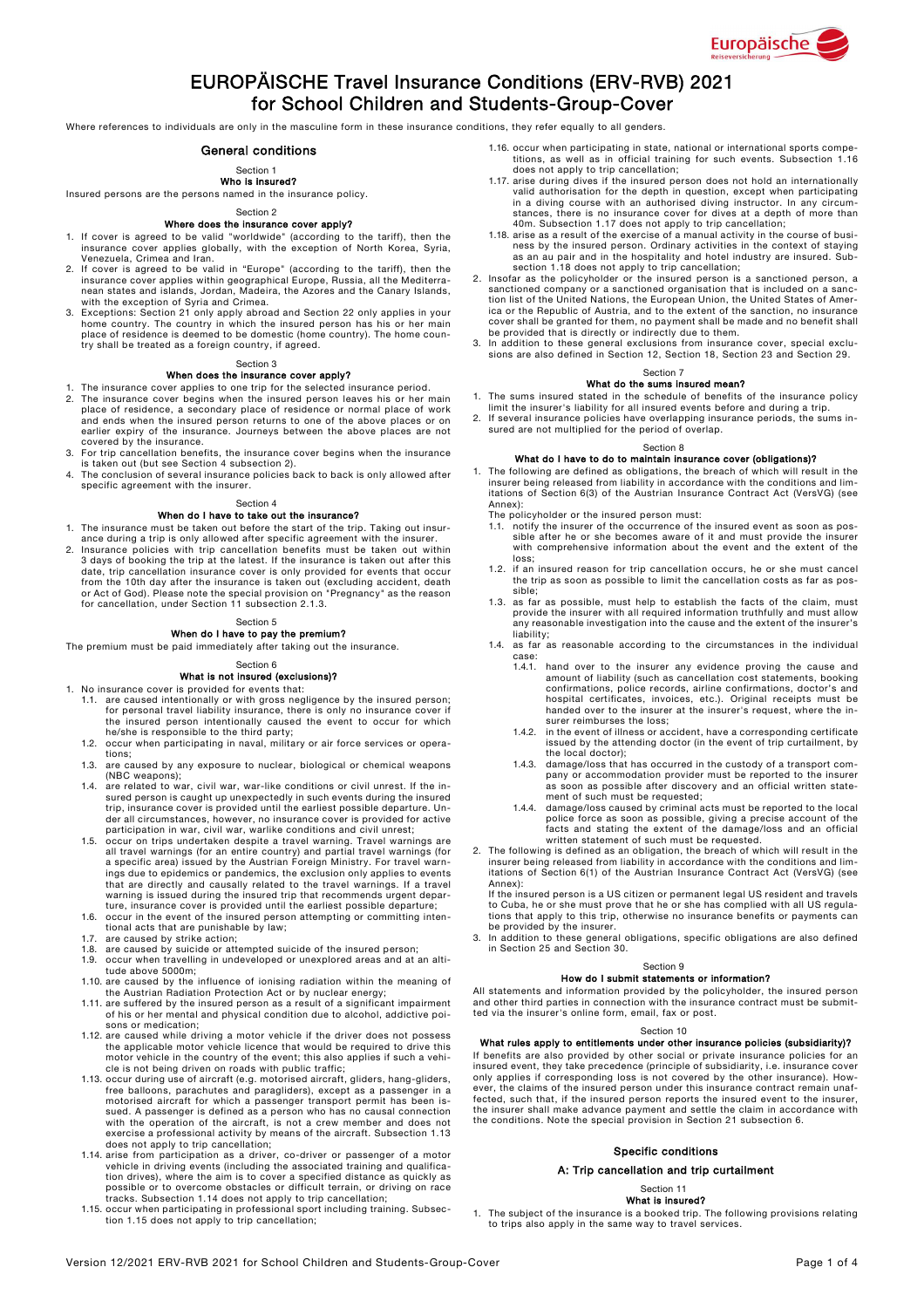

- 2. An insured event occurs if the insured person is unable to commence the trip or part of the trip or has to curtail the trip for one of the following reasons: 2.1. Medical reasons
	-
	- 2.1.1. death of the insured person; 2.1.2. unexpected serious illness, serious bodily injury caused by an accident, unexpected acute onset of an existing illness or consequence of an accident, fracture or loosening of implanted joints or adverse reaction of the insured person to a vaccination, if the in-
	- ability to travel for the trip is the result of one of these reasons;<br>2.1.3. premature birth or unexpected, severe pregnancy complications<br>up to and including the 35th week of pregnancy.<br>The start of pregnancy is only insu

- 2.2. Reasons related to work 2.2.1. loss of employment through no fault of the insured person as a
	- result of termination of employment by the employer; 2.2.2. conscription of the insured person into basic military or civilian service, provided that the competent authority does not accept the travel booking as a reason for postponing the conscription.
- 
- 2.3. Reasons related to education 2.3.1. failure of the insured person to pass the school-leaving examination or a similar final examination following a school course of at least 3 years' duration immediately prior to the travel date of the trip that was booked before the examination; 2.3.2. failure of the insured person to pass a final class following a school
	- course of at least 3 years immediately before the date of the insured trip; 2.3.3. failure of the insured person to progress to the next school level,
	- in the case of a class trip;
	- 2.3.4. necessary repetition of a failed examination at a school/university by the insured person, provided that the repeat examination takes place unexpectedly during the trip period or within 14 days of the scheduled end of the trip and the trip was booked before the date of the failed examination;
	- 2.3.5. unexpected change of school or leaving of school by the insured person before the date of travel of the insured journey.
- 2.4. Family reasons
	- 2.4.1. unexpected serious illness, serious bodily injury caused by an accident, unexpected acute onset of an existing illness or consequence of an accident, fracture or loosening of implanted joints or death (including suicide) of family members or another close friend or relative, as a result of which the presence of the insured person<br>is required. The close friend or relative must be named to the in-<br>surer in writing when the insurance is taken out; one close friend or relative may be named per insured person;
	- 2.4.2. filing of the petition for divorce or dissolution (in the case of separation by mutual consent, the corresponding petition) at the com-petent court or abandonment of the joint place of residence before
	- the insured joint trip of the spouses or partners affected; 2.4.3. dissolution of cohabitation (that has lasted for at least six months) before the insured joint trip of the cohabiting partners affected (affidavit of the cohabiting partners affected is required).
- 2.5. Other reasons
	- 2.5.1. significant material damage to the property of the insured person at one of his or her places of residence as a result of an Act of<br>God (flood, storm, etc.), fire, burst water pipe or criminal act com-<br>mitted by a third party, as a result of which the presence of the<br>insured person is ne
	- 2.5.2. receipt of an unexpected court summons by the insured person, provided that the competent court does not accept the travel
- booking as a reason to postpone the summons. 3. The insurance covers the event for the insured persons affected.
- 4. Family member means a spouse (or registered partner or cohabiting partner), children (stepchildren, children-in-law, grandchildren, foster children, adopted children), parents (step parents, parents-in-law, grandparents, foster parents, adoptive parents), siblings, stepbrothers and sisters-in-law of the insured person; for a registered partner or cohabiting partner living in the same house-hold, this also includes their children, parents and siblings.

#### Section 12 What is not insured (exclusions)?

#### There is no insurance cover:

- if the reason for trip cancellation had already occurred or was foreseeable
- when taking out the insurance or if the reason for trip curtailment had already occurred or was foreseeable at the start of the trip.

# Section 13

## What costs are reimbursed?

The insurer reimburses: for trip cancellation

- 
- 1.1. the cancellation costs you owe under the travel contract;<br>1.2. official fees that the insured person has had to pay for h official fees that the insured person has had to pay for his or her visa to be issued;
- 1.3. booking fees, if reimbursing booking fees is included in benefits of the insurance product, they were already invoiced at the time of booking the<br>trip, they are listed separately on the booking confirmation and were<br>taken into account when selecting the insured sum, up to the following amounts:
	- airline tickets: max.  $\epsilon$ 70.00 for price up to  $\epsilon$ 700.00 (and max. 10% of the price) per ticket; – package tour, train, hotel, ferry, rental car, etc.: max. €25.00 per per-
- son; 1.4. cancellation processing fees, if agreed in writing at the time of booking:
- up to €25.00 per person. 2. for trip curtailment
- - 2.1. the paid but unused parts of the insured trip. 2.2. the additional travel costs incurred as a result of the early return trip.
	- These are the costs incurred as a result of it not being possible or being<br>only partially possible to use booked return tickets or other travel tickets.<br>For reimbursement of the return travel costs, the type and class of t additional travel costs are reimbursed, the unused original return tickets shall only be reimbursed minus the additional travel costs.
- 3. Shooting fees and hunting licences are not reimbursed.

# B: Luggage

#### Section 14 What is insured?

- The insurance covers the damage to or loss of the insured items as a result of:
- third-party interference such as theft or damage to property;
- Act of God or fire; a traffic accident (excluding own fault);
- in the custody of a transport company, an accommodation provider, a cloak-room with attendant or a luggage storage service.

#### Section 15

## What items are insured and what are the requirements for the insurance cover?

1. All items (however, see clauses 2 and 3) taken with you or purchased for personal private use while travelling are insured.

- 2. The following:
	- 2.1. jewellery, watches, furs, technical equipment of any kind including accessories (e.g. photographic, film and video equipment, laptops, tablets,<br>optical devices with the exception of visual aids, consumer electronics,<br>mobile phones, navigation devices), musical instruments, sports equip-<br>ment condition that they:
		- are carried and supervised on your person in such a way that they cannot be removed by third parties without overcoming an obstacle; or – are handed in to an accommodation provider, a cloakroom with at-
		- tendant or a luggage storage service; or are in a closed and locked room and all available security devices (safe,
		- lockers, etc.) are used; or are worn as intended;
		-
	- 2.2. technical devices of any kind including accessories (e.g. photographic, film and video equipment, laptops, tablets, optical devices, consumer electronics, mobile phones, navigation devices), musical instruments,<br>sports equipment and bicycles if they have been handed over to a<br>transport company for safe custody in a locked container; jewellery, watches and furs are not insured.
	-
- 3. The following are not insured: 3.1. cash, cheques, debit and credit cards, securities, tickets, deeds and documents of any kind; animals, antiques and objects with a primarily artistic or collector's value;
	- 3.2. land, air and water vehicles with internal combustion engines or for which official approval is required, hang-gliders, paragliders, kites, iceboats, sailing boats; their accessories, spare parts and special equipment are also not insured;
	- 3.3. items that ordinarily are only for professional purposes;
	- weapons including accessories.
	- Section 16

# What insurance cover is provided in or for unattended parked motor vehicles (trailers)?

- 1. A motor vehicle (trailer) is deemed to be parked unattended if neither the insured person nor a person of trust appointed by the insured person and known by name is permanently present at the motor vehicle (trailer) to be secured. Monitoring a car park that is open to the general public is not considered to be supervision.
- 2. Insurance cover is provided for items if it is not possible to store them in accommodation or with a luggage storage service, the motor vehicle (trailer) is not parked for more than twelve hours for which evidence is provided and the
	- items:<br>2.1. are in a locked interior or boot, firmly enclosed by metal, hard plastic or<br>glass and secured by lock, and all available security devices are used.<br>They must be stored in the boot if there is such a boot availa
	- cannot be seen from the outside;<br>2.2. are stored in a metal or hard plastic container or on a roof rack. The<br>container or roof rack must be locked, mounted on the motor vehicle and
- it must not be possible for unauthorised persons to remove them without<br>the use of force (e.g. a steel cable lock alone is not sufficient).<br>3. On a single-track motor vehicle, the luggage that is carried must be kept in<br>cl opened or removed by unauthorised persons without the use of force. The<br>other provisions of subsection 1 and 2 apply accordingly.<br>4. There is no insurance cover for an unattended, parked motor vehicle (-trailer)
- for technical equipment of any kind including accessories (e.g. photographic,<br>film and video equipment, laptops, tablets, optical devices, consumer elec-<br>tronics, mobile phones, navigation devices), musical instruments, sp equipment, bicycles, jewellery, watches and furs.

### Section 17

### What insurance cover is there for tents and camping?

- 1. Insurance cover is only provided while camping at an official campsite. 2. Insurance cover is provided for technical equipment of any kind including ac-
- cessories (e.g. photographic, film and video equipment, laptops, tablets, op-tical devices, consumer electronics, mobile phones, navigation devices), musical instruments, sports equipment, bicycles, jewellery, watches and furs, if<br>it is handed over to campsite management for safekeeping or is in a motor<br>vehicle (trailer) or caravan and the requirements of Section 16 subse are met.

## Section 18 What is not insured (exclusions)?

- No insurance cover is provided for loss that: 1. arises as a result of natural or defective condition, wear and tear, defective
- packaging or defective closure of the insured items; 2. is caused through own fault, forgetting, leaving behind, losing, misplacing, dropping, leaving unattended, inadequate storage or inadequate supervision of storage;
- arises in the insured objects (sports equipment, musical instruments, etc.) during their use;
- 4. is a consequence of insured events (e.g. costs of changing lock in the event of theft of a key).

### Section 19

#### What costs are reimbursed?

- 1. The insurer reimburses: 1.1. for items within 2 years of purchase
	- the replacement value in the event of destruction or loss;
	- for damage, the necessary repair costs, but no more than the replacement value: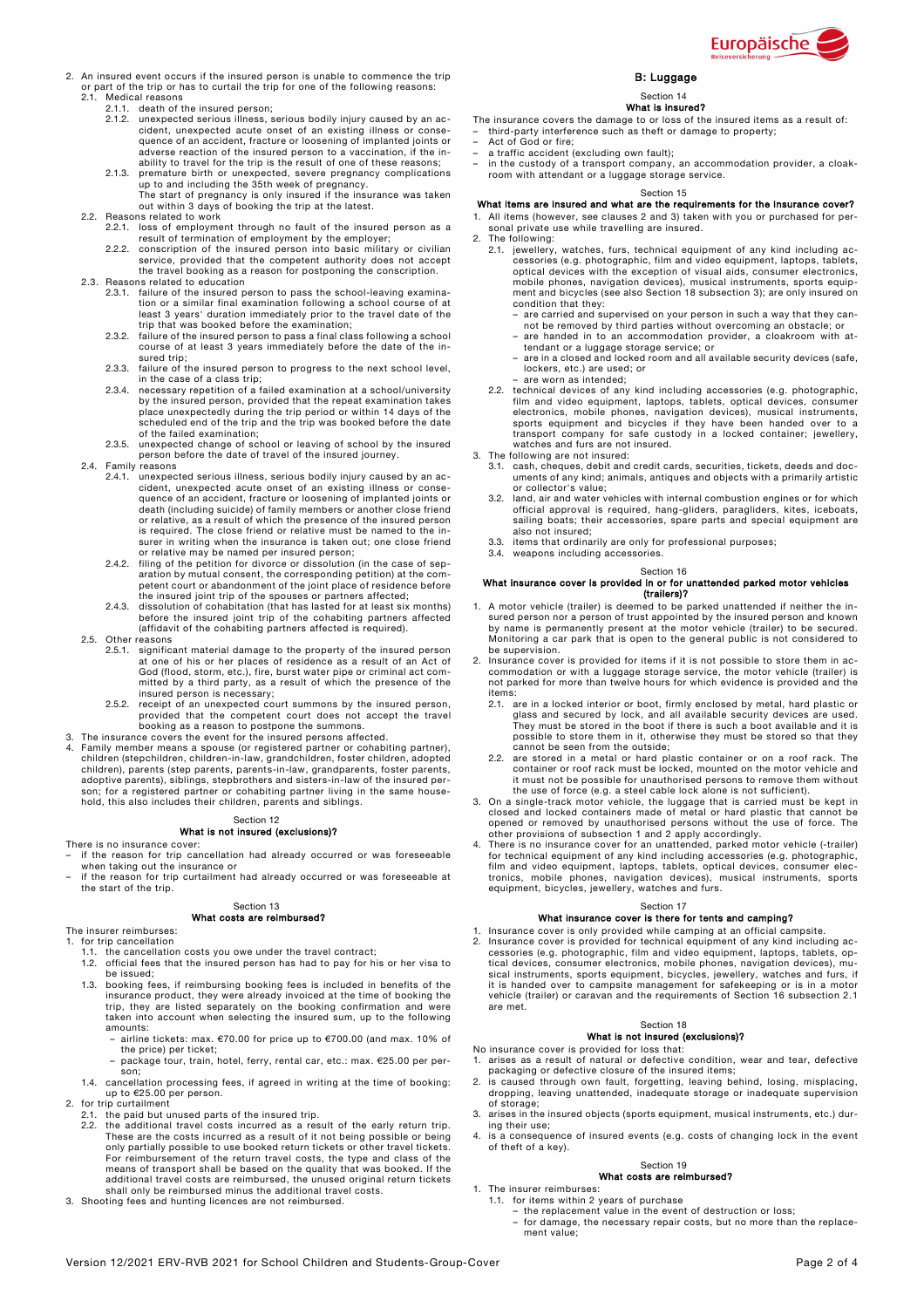

- 1.2. for items later than 2 years after purchase the current market value in the event of destruction or loss;
	- for damage, the necessary repair costs, but no more than the current market value;
- 1.3. the material value for damaged, destroyed or lost films, sound and other data carriers;
- 1.4. for consumables (e.g. cosmetics and perfume), the replacement value less typical consumption;
- 2. The replacement value is the price to purchase replacements of the insured items on the day of the loss. If it is not possible to purchase a replacement, the price to purchase items of the same kind and quality applies.
- 3. The current market value is the replacement price of the insured items on the
- day of loss, less a reduction in value for age, wear and tear. 4. The insurer waives any claim of underinsurance.

Section 20

# What additional insurance cover is provided?

In the event of delayed baggage retrieval at the travel destination, the necessary expenses for replacement items for personal use required as a result are reimbursed.

## C: Medical services abroad

#### Section 21 What is insured abroad?

- 1. An unexpected acute illness, the occurrence of an accidental bodily injury or the occurrence of the death of the insured person during a trip abroad is an insured event.
- The insurer shall reimburse the necessary costs for which evidence is provided for the following: 2.1. transport to hospital and transport for a medically necessary transfer;
	- 2.1. transport to hospital and transport for a medically necessary transfer;<br>2.2. outpatient medical treatment including prescribed medication and pain-
	- relieving dental treatment (including single dental fillings);<br>2.3. inpatient treatment in a hospital including prescribed medication. If the<br>return trip is not possible as a result of being unfit to travel, the insurer shall reimburse the costs of medical treatment up to the day that the
	- insured person is fit for travel; 2.4. transport home to the country of residence from which the trip was started, if necessary with accompanying doctor and with medically ade-quate means of transport, depending on the condition of the insured person, if transport home:
		-
	- 2.4.1. is medically necessary (including ambulance jet); or<br>2.4.2. is not medically necessary but medically justifiable and is desired<br>by the insured person after at least three days of hospitalisation (excluding ambulance jet); 2.5. the delayed return travel (travel and accommodation costs) of the insured
	- person and an insured fellow traveller to the country of residence from which the trip was started, if they have had to extend the booked stay as a result of illness or accident of the insured person. The additional ac-commodation costs incurred are reimbursed based on the quality of the stay that was booked. The additional costs of the return travel by the cheapest possible suitable means of transport incurred as a result of it
	- not being possible or being only partially possible to use booked return<br>flight tickets or other travel tickets shall be reimbursed;<br>2.6. a visit to the patient if the hospital stay abroad lasts for more than five<br>days. Th isation for a close friend or relative of insured person who is not travelling with him/her and shall pay the costs of the cheapest possible suitable
	- means of transport and standard local mid-range accommodation; 2.7. the repatriation of deceased persons in the standard way to the country of residence from which the trip was made, or instead for burial at the place of the event (up to a maximum of the cost of repatriation in the standard way);
	- 2.8. in the event of transport to hospital, transport for transfer, transport home and return travel: the necessary costs for which evidence is provided to transport the luggage carried by the insured person and the insured fellow traveller.
- 3. Unexpected pregnancy complications and unexpected premature births are insured up to and including the 35th week of pregnancy. The costs listed under subsection 2 shall be reimbursed for the newborn child within the sum
- 4. If payments under clauses 2.1 or 2.3 to 2.8 become necessary, the necessary action shall be organised by the insurer on contacting the insurer's 24-hour<br>emergency number and the necessary costs shall be paid directly to vice provider.
- 5. The payments shall be made in Euros. Foreign currencies shall be converted, where evidence is provided of the purchase of such foreign currencies, on the basis of the exchange rate for which evidence is provided. If no evidence is provided of the exchange rate, the exchange rate according to the Euro Reference and Exchange Rates of the Oesterreichische Nationalbank at the time of the insured event shall apply.
- 6. If the insured person has made payments in accordance with subsection 2.1<br>to 2.3 himself and there is insurance cover for such payments under a social<br>insurance scheme, he must first submit such costs to the social insu scheme. If he fails to do so, the insurer's liability shall be reduced by 20%.

# Section 22

## What is insured in my home country?

For insured events that occur in the home country, the insurer shall reimburse the costs for which evidence is provided up to the agreed sum insured (for abroad) for the following:

- 1. transport for a domestic transfer by ambulance to the hospital nearest to the insured person's main place of residence, provided that the hospital where the<br>insured person is treated is at least 50 km and no more than 1,000 km from<br>the insured person's place of residence, a hospital stay of more tha
- 2. a visit to the patient if the hospital stay lasts for more than five days and there is no transfer under subsection 1. The insurer shall organise travel to and from the place of hospitalisation back to the place of residence for a close friend or relative of insured person who is not travelling with him/her and shall pay the costs of the cheapest possible suitable means of transport and the costs of local accommodation;
- 3. the transfer of deceased persons within your home country in the standard way.

#### Section 23 What is not insured (exclusions)?

- 
- 
- There is no insurance cover for the following:<br>1. Use of local cures (spa treatments), rehabilitation stays and physiotherapies;<br>2. restorative or prosthetic dental treatments; 3. provision of medical aids (e.g. visual and hearing aids, dental braces, inserts
- and prostheses of any kind); 4. termination of pregnancy, as well as pregnancy complications and deliveries
- after the 35th week of pregnancy; 5. preventive vaccinations, medical reports and doctor's certificates;
	- 6. special hospital services such as a single room, telephone, TV, rooming-in, etc;
	- 7. cosmetic treatments;<br>8. physical injury in the
	- 8. physical injury in the case of treatments and interventions which the insured person carries out or has carried out on his/her body, insofar as an insured event was not the reason for such treatment or intervention.

#### Section 24

# What insurance cover is provided for existing illnesses or the consequences of accidents?

An illness or consequence of an accident that exists at the start of a trip is insured<br>If it becomes acute unexpectedly and is not excluded from insurance cover under<br>Section 23. The costs listed under Section 21 and Secti up to the agreed sum insured for existing illnesses.

#### Section 25

# What do I have to do to maintain insurance cover (obligations)?

The following are defined as obligations, the breach of which will result in the insurer being released from liability in accordance with the conditions and limitations of Section 6(3) of the Austrian Insurance Contract Act (VersVG) (see Annex):<br>If in-patient, day-care or repeated out-patient treatment, transport home, repatri-<br>ation of deceased persons or funerals at the place of t to obtain any instructions from the insurer.

## D: Search and rescue

### Section 26 What search and rescue costs are reimbursed?

1. The insured person must be rescued because he or she has suffered an accident on difficult terrain, is in distress in the mountains or at sea, or there was

a reasonable expectation of one of the above situations. 2. The insurer shall reimburse the costs for which evidence is provided of search-ing for and rescuing the insured person to the nearest road suitable for driving or, if medically necessary, the costs of direct transport from the place of the accident to the nearest hospital.

## E: Personal liability cover

### Section 27 What is insured?

- 1. An event that causes loss or damage during the trip as a result of which the insured person as a private person incurs or could incur an obligation to pay<br>compensation is an insured event. Several loss events based on t similar cause shall be treated as a single insured event.
- 
- 2. If an insured event occurs, the insurer shall be liable for: 2.1. the insured person's obligations to pay compensation that arise as a re-sult of damage to property and/or personal injury, as well as the pecuniary loss that arises as a result, on the basis of statutory liability provisions<br>(hereinafter referred to as the "obligation to pay compensation"). The in-<br>surance does not cover loss or damage that is not attributable to
- injury or property damage (pure financial loss); 2.2. the costs of establishing and defending a claim for compensation as-serted by a third party.
- 
- 3. Property damage means damage to or destruction of physical property.<br>Personal injury means damage to health, bodily harm or death of persons.<br>4. The insurance covers the insured person's obligations to pay compensation<br>
	- sional or commercial activity), in particular: 4.1. from using bicycles;
	- 4.2. from non-professional sporting activities, with the exception of hunting;
	- 4.3. from permitted possession of cutting weapons, stabbing weapons and firearms and from their use as sports equipment (with the exception of martial arts) and for the purposes of self-defence;
	- 4.4. from keeping small animals, except dogs and exotic animals; 4.5. from using watercraft for which no driver's licence (boat licence or navi-
	- gation licence) is required in the country of use; 4.6. from using non-powered model ships and aircraft (the latter up to 5 kg);
	- 4.7. from using rented or leased residential and other rooms and the inventory therein, with the exception of damage due to wear and tear.

#### Section 28 What costs are reimbursed?

- 1. The agreed sum insured applies to property damage and personal injury to-
- gether resulting from a one insured event. 2. The insurance covers the court and out-of-court costs required under the circumstances to establish and defend a claim for compensation asserted by a
- third party, even if the claim subsequently proves to be unfounded. 3. The insurance also covers the costs of defence in criminal or disciplinary proceedings.
- 4. If the settlement of a claim for compensation demanded by the insurer fails because of the opposition of the policyholder or the insured person and the insurer issues a declaration by registered letter that it holds its share of the compensation as the contract at the disposal of the injured party, the insurer shall not be liable for the additional expenses for compensation, interest and costs incurred from receipt of its declaration.

### Section 29 What is not insured (exclusions)?

1. The insurance does not cover obligations to pay compensation arising from loss or damage caused by the insured person or persons acting on his or her behalf by keeping or using the following: 1.1. aircraft or aircraft equipment;